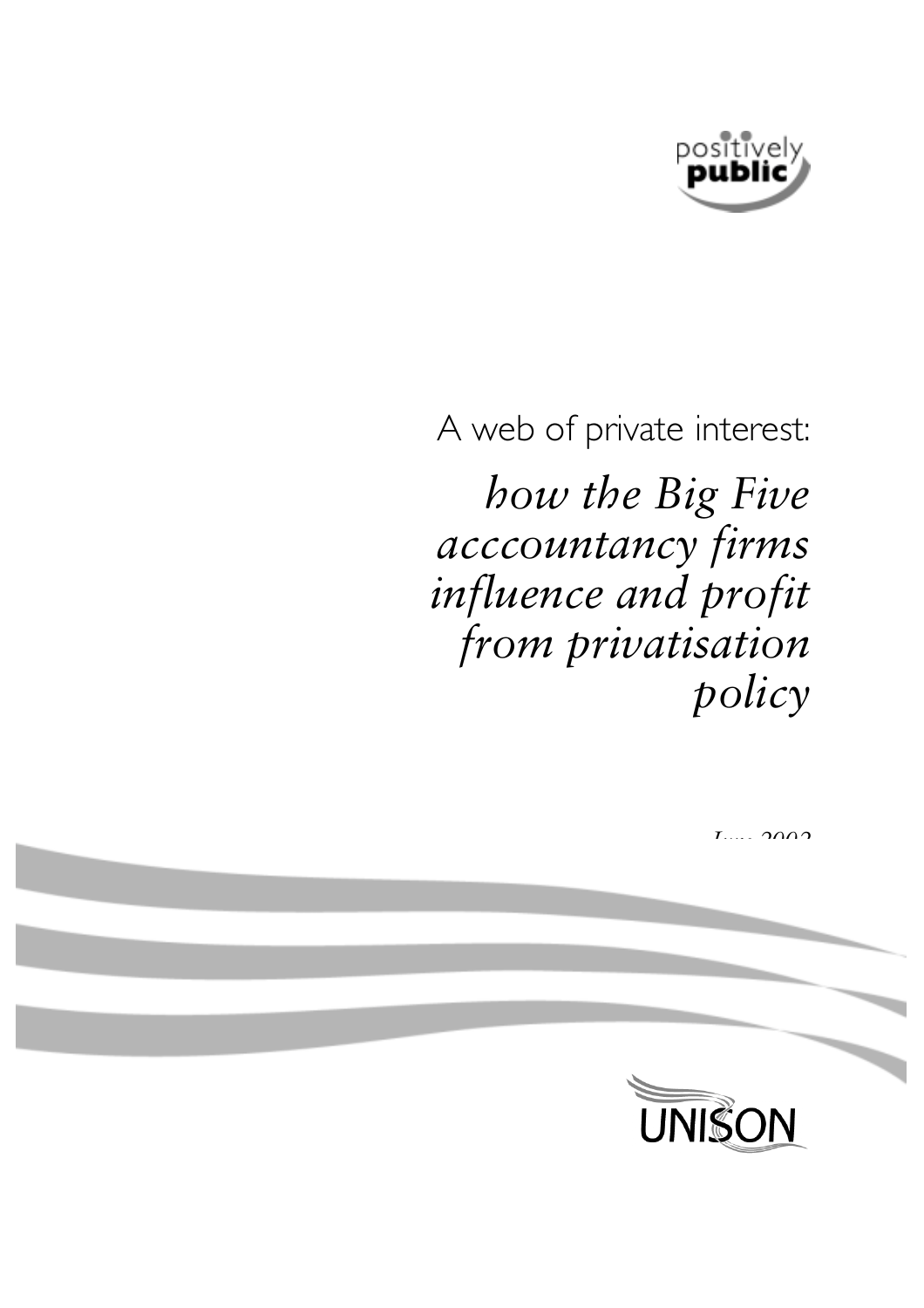# **CONTENTS**

| 2.                                                                                     |  |
|----------------------------------------------------------------------------------------|--|
| 3.                                                                                     |  |
|                                                                                        |  |
| 4.                                                                                     |  |
| 5.                                                                                     |  |
| 6.                                                                                     |  |
| (a)                                                                                    |  |
| (b)                                                                                    |  |
|                                                                                        |  |
|                                                                                        |  |
|                                                                                        |  |
| 7.                                                                                     |  |
|                                                                                        |  |
| 8.                                                                                     |  |
| Table 4:: PFI/PPP Projects where the Big Five act as financial advisers and as audtors |  |

# **SUMMARY**

UNISON , the public service union, has produced this report to expose the vested interests of the five largest accountancy firms that now profit from the industry that has grown up around the private finance initiative (PFI) and public private partnerships (PPPs).

The government has used two reports to defend PFI, the Andersen Report (Value for Money Drivers in the Private Finance Initiative, January 2000) and the PricewaterhouseCoopers Report

(Public Private Partnerships: A clearer View, October 2001). The reports lack hard evidence and UNISON's investigation has revealed that both Andersen, PwC and the other three major accountancy firms are themselves beneficiaries of PFI policies and may find it hard to be impartial.

The Big Five accountancy firms act as auditors to both private and public sectors but increasingly have developed into management consultancy which now provides half of their profits. This has raised concerns as to whether auditors who also sell other services to their clients can remain independent.

Much of the consultancy work is on privatisation. At the same time, the Big Five have been at the heart of government policy development on privatisation acting as secondees to government departments; developing the value for money tests used for PFI projects; and producing reports for the government on the benefits of PFI and PPPs.

Public alarm is growing at the potential conflicts of interest of the different roles taken on by the Big Five. When UNISON examined PFI schemes where the Big Five acted as financial advisers, we found that in 45 cases the advisor to the public sector was also the auditor to at least one of the consortium members or bidders on the project.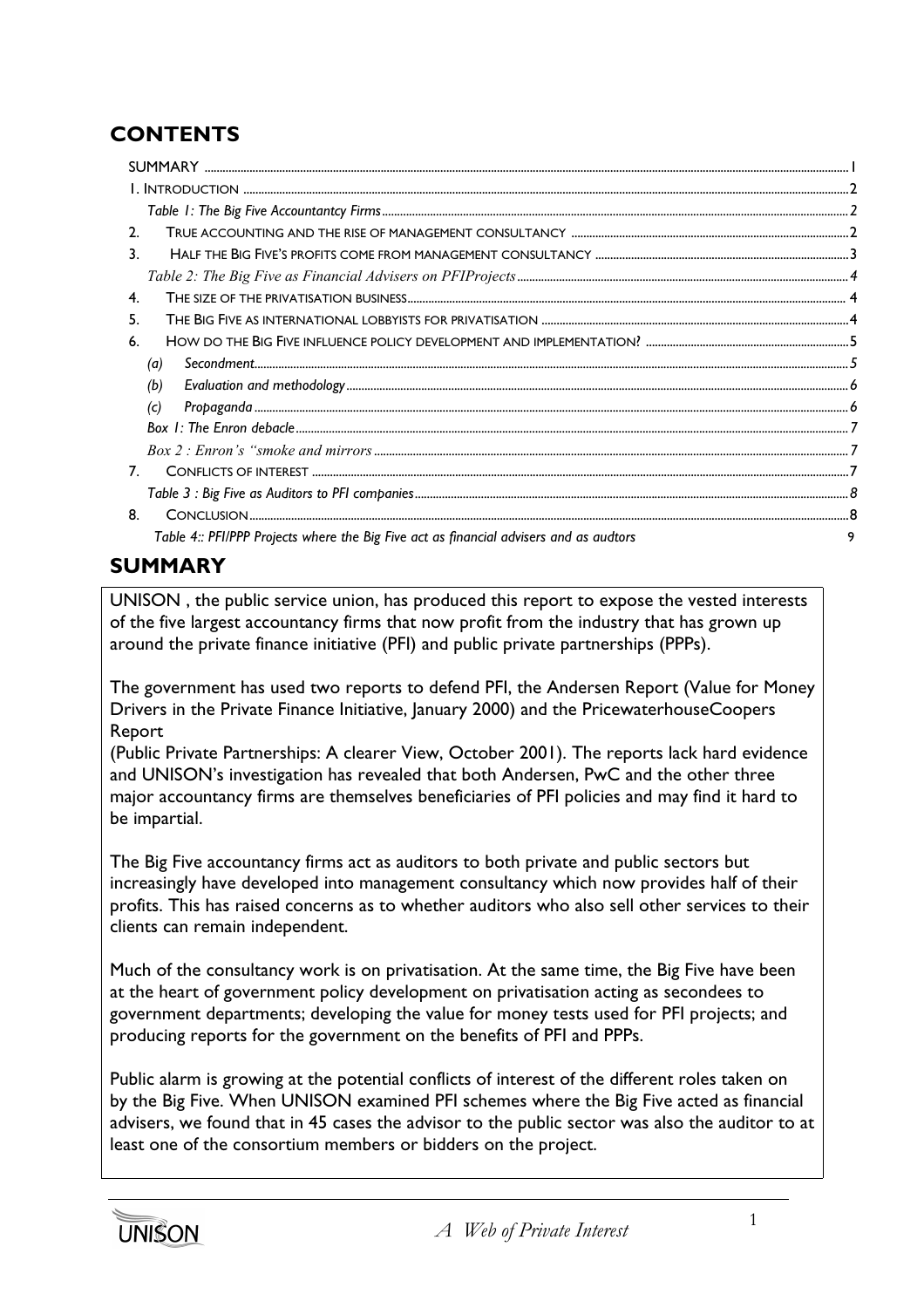# *A Web of Private Interest: How the Big Five accountancy firms influence and profit from privatisation policy*

#### *1. Introduction*

Companies profiting from privatisation are also running privatisation policies. The UK Government relies on the reputation and expertise of the Big Five accountancy firms (table 1) to develop, promote and implement Public Private Partnerships (PPPs) and the Private Finance Initiative(PFI) whilst the management consultancy arms of the Big Five profit hugely from the Government's flagship policy.

|                                 | <b>UK Partners</b> | <b>World Partners</b> | <b>UKStaff</b> | World Staff |
|---------------------------------|--------------------|-----------------------|----------------|-------------|
|                                 |                    |                       |                |             |
| <b>PricewaterhouseCoopers</b>   |                    | 10,000                |                | 150,000     |
| (PwC)                           |                    |                       |                |             |
| <b>Andersen Worldwide</b>       | 500                |                       | 6,500          |             |
| <b>KPMG</b>                     | 690                |                       | 12,000         |             |
| <b>Ernst &amp; Young</b>        | 430                |                       | 7,200          |             |
| <b>Deloitte Touche Tohmatsu</b> |                    |                       | 7,500          | 95,000      |

#### **Table 1: The Big Five Accountancy Firms**

Source: Company Reports

What do the Big Five bring to privatisation, how big is the business, and what influence do they have over the policy and its implementation?

#### *2. True accounting and the rise of management consultancy*

The accountancy profession provides the indispensable public services of true financial reporting and auditing. Independent auditing is important in both the private and public sectors, for accountability to shareholders and taxpayers. Stock markets depend on trust in the quoted value of companies for private trading to take place and since the 1970s public bodies like health authorities and colleges have increasingly relied on private accountancy services for accurate audits.

The public auditing role of the Big Five is impressive. In evidence to a House of Commons Committee PwC describes itself as "the Audit Commission's largest private sector audit supplier responsible for the audit of approximately 13 per cent of all audit appointments it controls. PwC is the Commission's appointed auditor for some 165 bodies in England and Wales, operating from centres of excellence in London, the Midlands, Norwich, Manchester, Newcastle and Cardiff." (House of Commons. Select Committee on Environment, Transport and Regional Affairs. Tenth report session 1999-2000. The Audit Commission, HC 174-I; 22 June 2000 Appendix 4.)

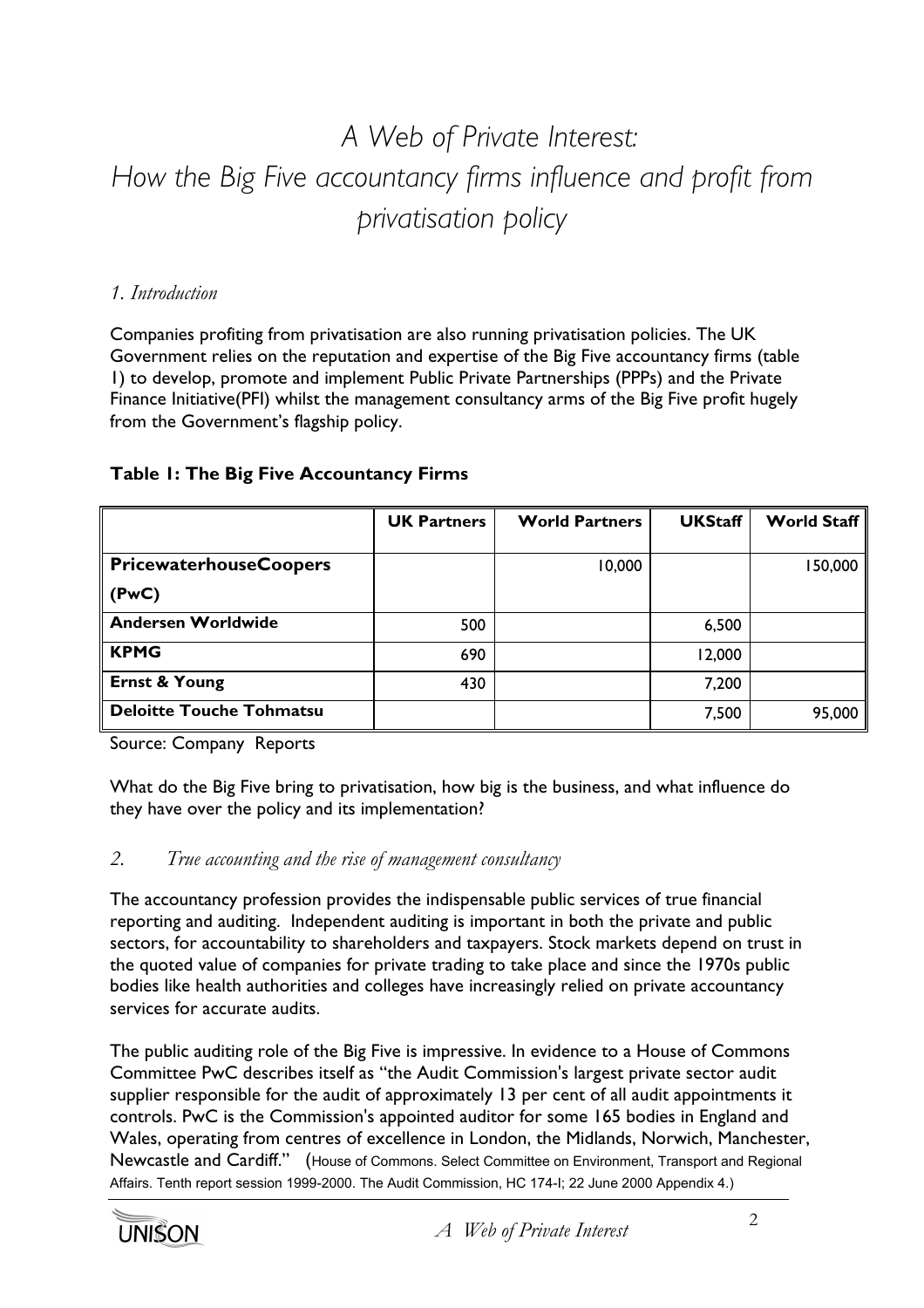There is a close link between auditing and management consultancy in local and central government. When PFI was developed in the early 1990s accountancy companies were well placed to step in as management advisors at the local level. Their reputations as independent auditors undoubtedly gave their clients confidence.

#### *3. Half the Big Five's profits come from management consultancy*

The accountancy industry now derives as much profit from management consultancy as it does from auditing. The large firms have broadened their range of services to the extent that they no longer call themselves mere accountants. Management and technology consulting, and advice on tax, corporate finance and recruitment have become standard services alongside accountancy.

U.S. revenues for management advisory and similar services for the five largest public accounting firms amounted to more than \$15 billion in 1999. Revenues for these service lines are now estimated to constitute half of the Big Five's total revenues. From 1993 to 1999, the average annual growth rate for revenues from management advisory and similar services was twenty-six percent.

The concern of US financial watchdog, the Securities and Exchange Commission (SEC), is that auditors who also sell other services to their clients are no longer independent. (US Securities and Exchange Commission. Final Rule: revision of the Commission's auditor independence requirements, file number S7-13-00, 10 December 2001) The obvious danger is that auditing is compromised when it takes a back seat and is used to lever in more profitable consultancy work. Loss of independence means less trustworthy financial statements.

The fear is well justified. One of accountancy's professional bodies in the US advises that the entire business adviser/audit process is based on understanding the client's business and acting in the owner's best interest. But this, as the SEC points out, is contrary to the auditor's public duty of impartiality.

The management consultancy arms of the Big Five are both clients and client advocates in the privatisation industry. As fee earners they benefit from the policy, and as auditors and consultants to the utility companies and private consortia buying into privatised sectors they benefit from their clients increased profitability.

In the UK the Big Five also act as financial adivsers on the many PFI and PPP projects. Table 2 lists the numbers of projects that each of the Big Five are advisers to and their capital value.

#### **Table 2: The Big Five as Financial Advisers on PFI Projects**

**UNISON**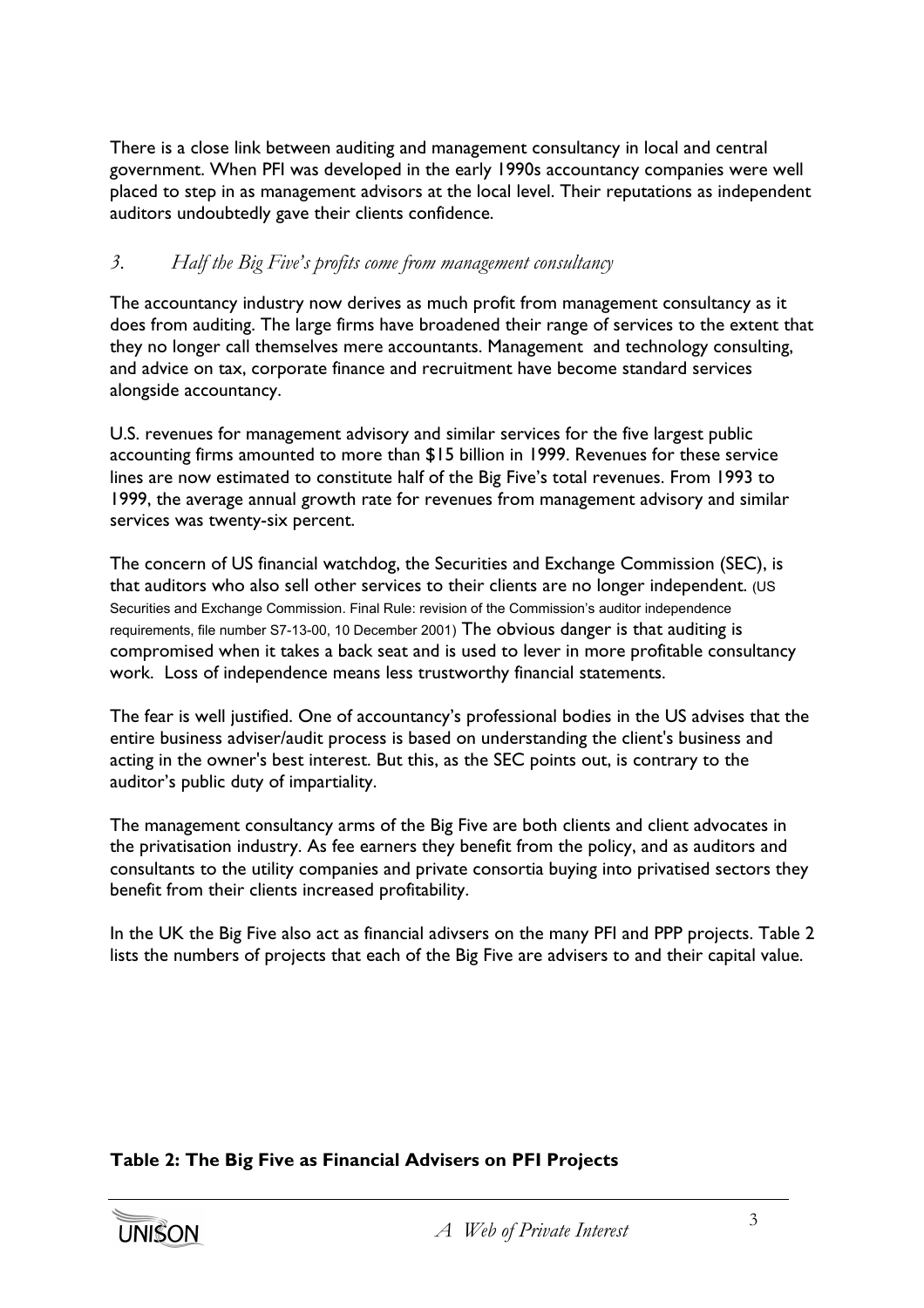|                                   | <b>Number of PFI/PPP Contracts</b> | <b>Project Capital</b><br>Value |       |           |
|-----------------------------------|------------------------------------|---------------------------------|-------|-----------|
|                                   | progress<br>In                     | <b>Signed</b>                   | Total | (£m)∥     |
| <b>PricewaterhouseCoopers</b>     | 36                                 | 106                             | 142   | 15,498.34 |
| 2KPMG PPP Advisory                | 36                                 | 78                              | l 14  | 22,143.24 |
| <b>Services</b>                   |                                    |                                 |       |           |
| <b>3Deloitte &amp; Touche Ltd</b> | 2 <sub>1</sub>                     | 45                              | 66    | 4,385.69  |
| 4Ernst & Young                    |                                    | ا 3                             | 40    | 1,953.32  |
| 5 Andersen                        | 6                                  | 26                              | 32    | 10,294.99 |
| Total                             | 108                                | 286                             | 394   | 54,275.58 |

Source: PublicPrivateFinance and OGC Database, May 2002

#### *4. The size of the privatisation business*

Privatisation became a major earner for UK accountancy firms when Mrs Thatcher came to power in 1979. By 1985, Price Waterhouse as it then was had set up a new section to deal with the burgeoning programme of privatisation. By the end of 1999 PwC had been responsible world-wide for privatisation deals worth about £22 billion, and in 2000 it led the table of PFI signings having advised on 90 UK PFIs worth £8.3 billion, nearly 40% of total signings by the big five in the UK. Only Arthur Andersen, with a quarter of PwC signings, achieved a higher value in that year  $(E9$  billion).

In 2000 PwC handled 222 privatisation deals for international clients valued at \$5.1 billion and described itself as "the market leader in project finance and privatisations". PwC now boasts that it has "acted on more privatisation than any other financial advisor, from steel and heavy manufacturing to utilities, public transport, health and education services."

The fees associated with this type of work come from business case preparation, arranging finance, and advising public bodies and governments. More recently fees have been earned from refinancing existing PFI deals. Refinancing produces extra profits when loans are renegotiated at lower rates of interest after completion of the construction period when risks have been reduced. For example, last year PwC was appointed to lead the deal that could land Carillion, United Medical Enterprises, and venture capitalist Innisfree around £20 million extra profit from refinancing the Dartford and Gravesham Hospital.

These gains are at the expense of the public sector. The National Audit Office calculated that when refinancing of the Fazakerley PFI prison contract increased shareholders' rate of profit from 16% to 39% it left the prison service with increased liabilities of up to £47 million.

As we shall see, the same accountancy firms that extract windfall profits for their private sector clients also devised the system for the public sector that permits the gains.

### *5. The Big Five as international lobbyists for privatisation*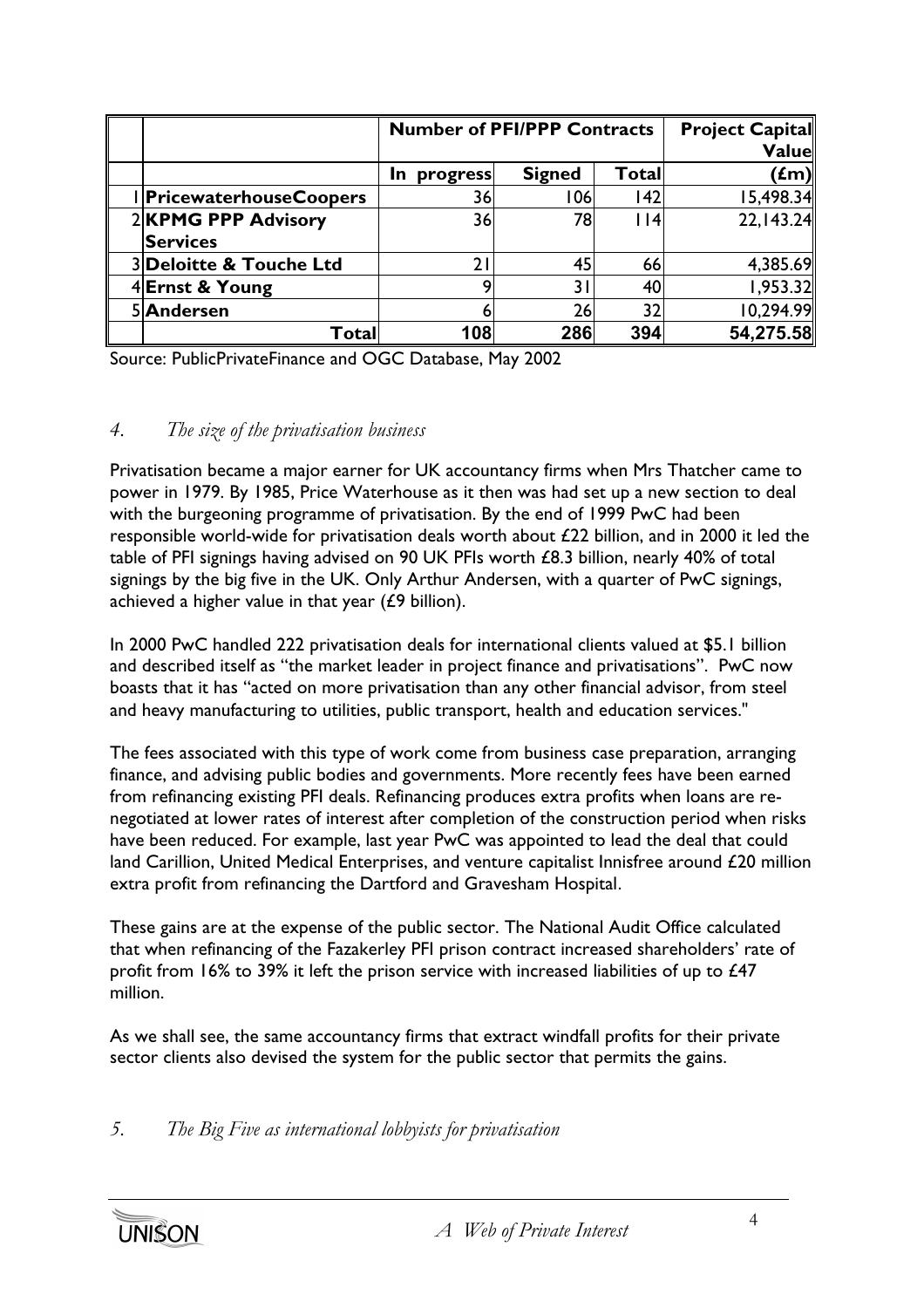With so much potential fee income riding on privatisation, it is hardly surprising that the Big Five should take an entrepreneurial interest in the policy.

Accountancy firms work with government to increase the export of privatisation expertise. Top firms KPMG and PwC have just launched a joint document with the Partnerships UK (PUK, a private sector agency in partnership with the government) and International Financial Services London (IFSL) to boost the export of management consultancy. Published in late 2001, *Public Private Partnerships, UK expertise for international markets* aims "to develop commercial opportunities" internationally in public services including health, education, transport, prisons and defence.

IFSL, formerly British Invisibles, is a private sector lobby group promoting the UK-based financial services industry. It works closely with the UK government and EC through the Liberalisation of Trade in Services (LOTIS) Committee. It markets the "expertise of UK firms" which it says is "crucial to the budding international market for public private partnerships." The expertise "has been built on the 400 PFI contacts worth over £17 billion signed in the UK up to the end of 2000". IFSL is banking on a further  $£20$  billion by the end of 2002 "of which a half may be attributed to the London Underground and the National Air Traffic Services." It says it is currently active in promoting PPPs in Mexico, Spain, Germany, Denmark, Poland, Canada, Czech Republic and Egypt. The IFSL has a PPP working group chaired by Tim Stone of KPMG that runs training sessions for foreign governments. Stone is also the MoD's advisor on the largest PFI deal to date, the 'Future Strategic Tanker Aircraft'.

Accountancy firms also lobby governments to liberalise and privatise through the World Trade Organisation. Arthur Andersen has lobbied the US International Trade Commission and the new US chair of the Transatlantic Business Dialogue (TABD), a private lobby created to influence US and EC trade negotiators, is James Schiro of PwC.

The accountancy firms have privileged access to the corridors of power. When representatives of the powerful public-private industry group, LOTIS, gave evidence to the House of Lords, it had to explain why alone among EC citizens it had direct access to the European Commission rather than access through its national government. (House of Lords. Select Committee on European Communities. Tenth report session 1999-2000. The World Trade organisation: the EU mandate after Seattle, HL 76, 22 June 2000.)

*6. How do the Big Five influence policy development and implementation?*

#### **(a) Secondment**

The accountancy firms have not simply sat back and profited from government polices. They have been at the heart of policy development. From this too they have earned fees. Their secondees work in government departments that devise, negotiate, and drive privatisation policy.

When in 1997 the Treasury created a Taskforce to encourage PFI, a merchant banker was appointed to lead it supported by a small team of experts from the private sector. Among these experts were personnel from the Big Five. The secondees laid on briefings for civil servants and "in-depth training in Private Finance Initiative (PFI) project management, project finance and negotiating skills."

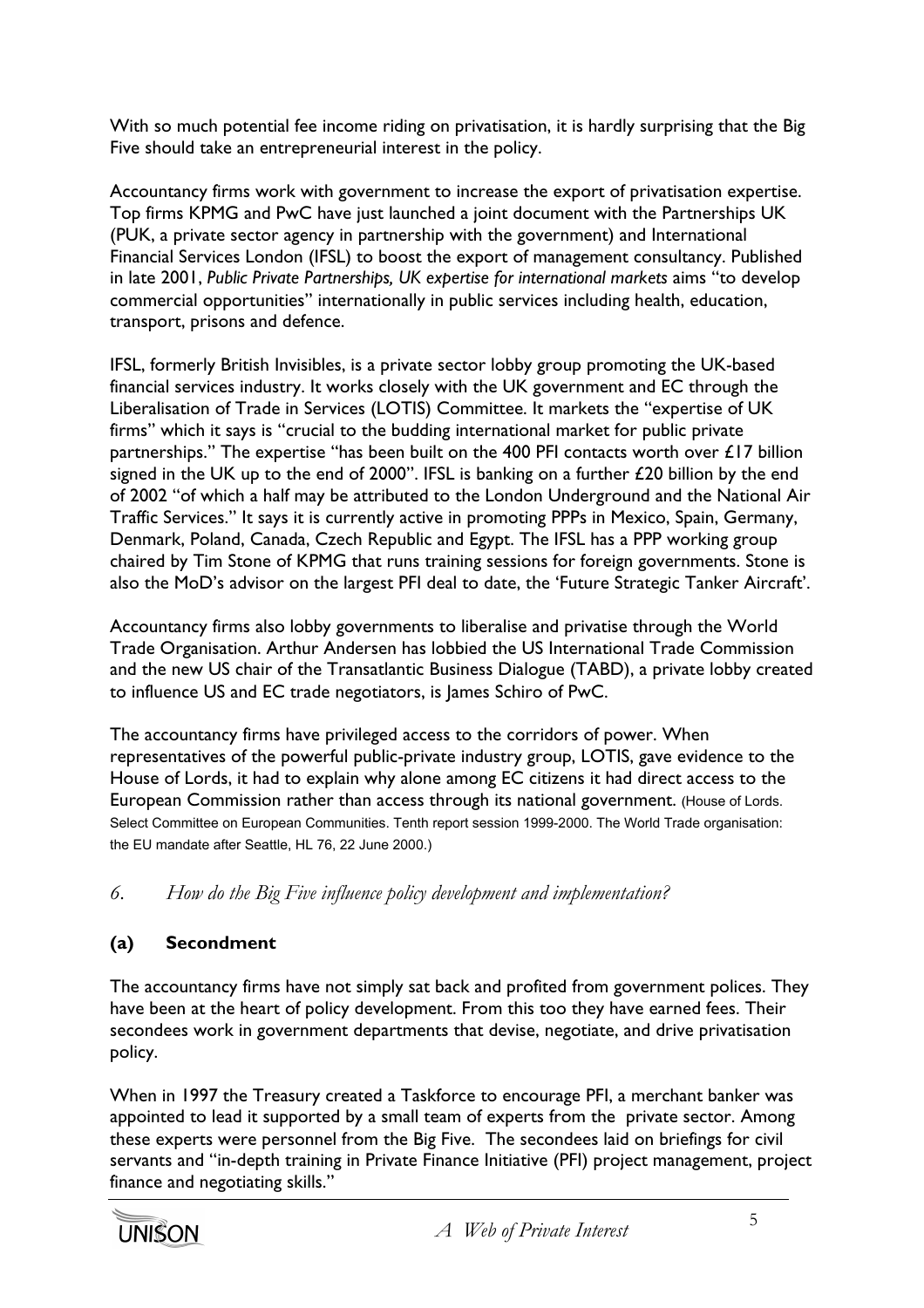#### **(b) Evaluation and methodology**

Accountancy firms have helped introduce commercial investment appraisal to the public sector. Among the techniques is the value-for-money (VFM) calculation that schemes have to pass to get government approval for PFI. The Big Five firms devise and run these calculations.

Thus, for PFI development and evaluation the government has relied on firms with an interest in profiting from the policies. One consequence is that PFI is managed by a parallel but private civil service away from public scrutiny.

#### **(c) Propaganda**

#### **Andersen Report**

In 2000, with PFI's financial soundness still being questioned, Arthur Andersen, of Enron fame (Box 1), came to the government's rescue with a report claiming that a study of 29 schemes showed PFI had saved 17% on conventionally procured projects and that most of the saving (60%) was due to the private sector assuming risks formerly borne by the public sector. (Value for Money Drivers in the Private Finance Initiative, Arthur Andersen and Enterprise LSE, January 2000)

But the study could not substantiate its central claim that PFI was 17% "cheaper" since most of the savings occurred in just three schemes. Nor could it show that the savings were mostly due to risk transfer. In fact, the source of most of the cost savings could not be identified at all.

In reality, the Andersen data simply recycled the rosy value for money claims made for government approval purposes before implementation. Ironically, it was an Andersen project that would show how unreliable such claims were. The Andersen Consulting PFI project known as National Iniurance Recording Scheme 2 (NIRS2) predicted economies so large that 80% of all savings ascribed to PFI risk transfer occurred in this one scheme. But the projected savings did not materialise. The project is currently running three years late, and the extra cost to the taxpayer has been put at £53 million, according to the National Audit Office.

#### **PricewaterhouseCoopers Report**

PwC has now stepped in with what it calls new "hard evidence". PwC, which describes itself as No.1 in the privatisation league table, has stepped up its promotion of PFI with a report that claims to have evidence that "PPPs work" ( Public Private Partnerships: A Clearer View, October 2001). This will be balm to the ears of a government that says what works is all that matters.

However, PwC's evidence turns out to consist of 90 anecdotes about the benefits of PFI from senior managers directly responsible for introducing it. There is no financial or service data despite major criticisms that PFI increases costs and reduces staffing, service volume, and terms and conditions of employment. Asking those with the job of introducing PFI to their services whether the policy is good or bad is by any standards a pretty lame research

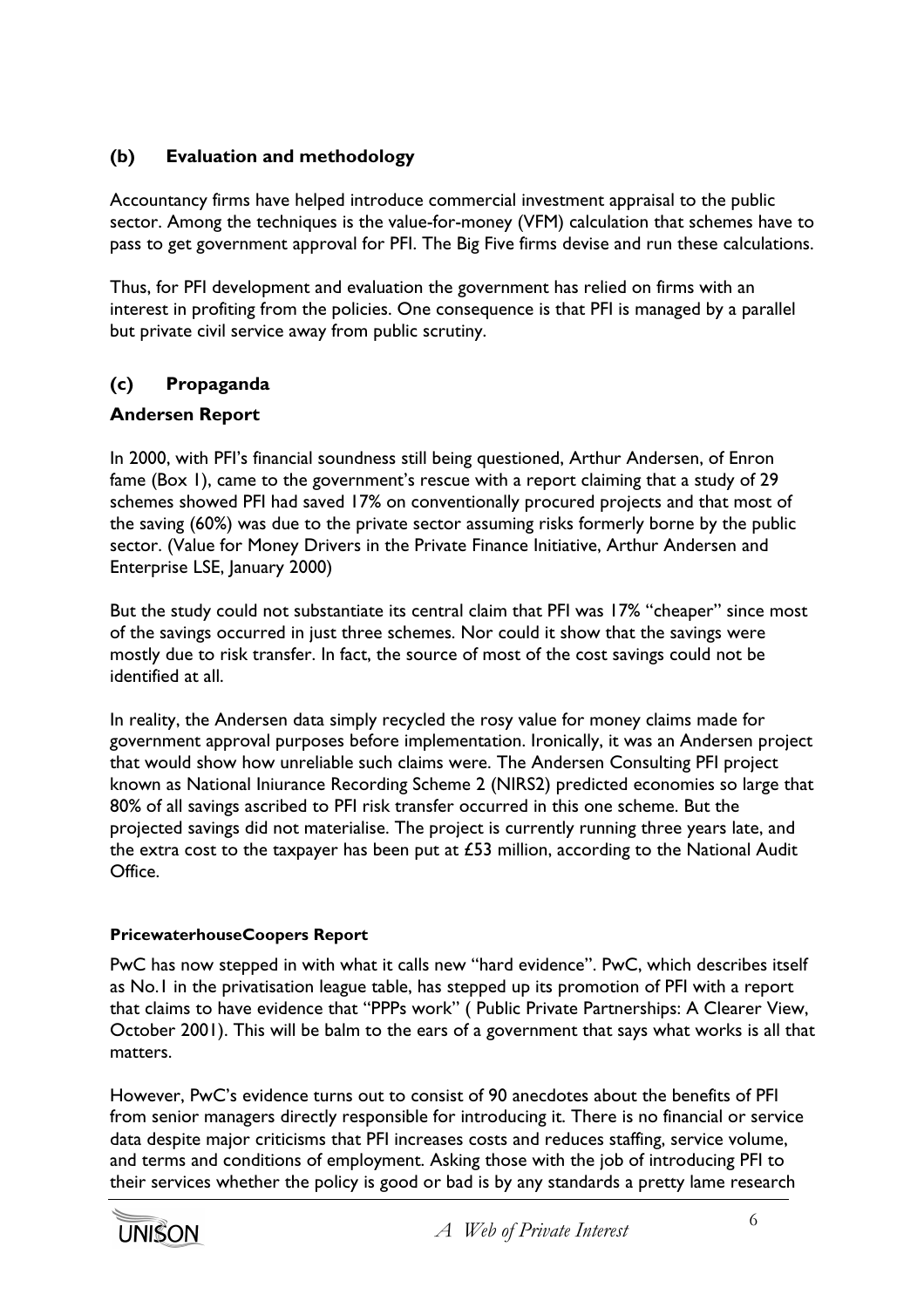method. But after 9 years of PFI the government is still relying on evidence of this sort from one of the policy's main financial beneficiaries.

#### **Box 1: The Enron debacle**

On December 2 2001, less than a month after it admitted accounting errors that inflated earnings by almost \$600 million since 1994, the Houston-based energy trading company, Enron Corporation, filed for bankruptcy protection. With \$62.8 billion in assets, it became the largest bankruptcy case in U.S. history.

The day Enron filed for bankruptcy its stock closed at 72 cents, down from more than \$75 less than a year earlier. Many employees lost their life savings and tens of thousands of investors lost billions.

Source: American Institute of Chartered Public Accountants

Arthur Andersen were Enron's accountants and management consultants.

Misrepresentation of Enron profits was linked to understatement of its costs. Costs were understated by a process known as off-balance sheet accounting. Off-balance sheet accounting involves excluding from a company's sheet costs for which it is liable. A company can overstate its profitability in this way because it can show the profits it earns from a business without showing all its costs.

PPP and PFI involve off-balance sheet financing. Arthur Andersen was heavily involved in promoting the policy in the UK and internationally.

### *7. Conflicts of interest*

As advisors to government the Big Five devise, audit, and evaluate the policy from which they are profiting. Public alarm is growing. The Greater London Authority is contemplating legal action against the London Underground PPP because PwC, which evaluated the deal, and Ernst & Young, who did the VFM calculations, are auditors to five of the eight private bidders set to profit from the contract. The European Union, if not the UK government, has rules forbidding potentially corrupting arrangements of this type.

Such conflicts are the rule not the exception. When UNISON examined PFI schemes where the Big Five acted as financial advisers to the public sector, we found 45 cases where the advisor to the public sector was also the auditor to at least one of the consortium members. (See tables 3 and 4)

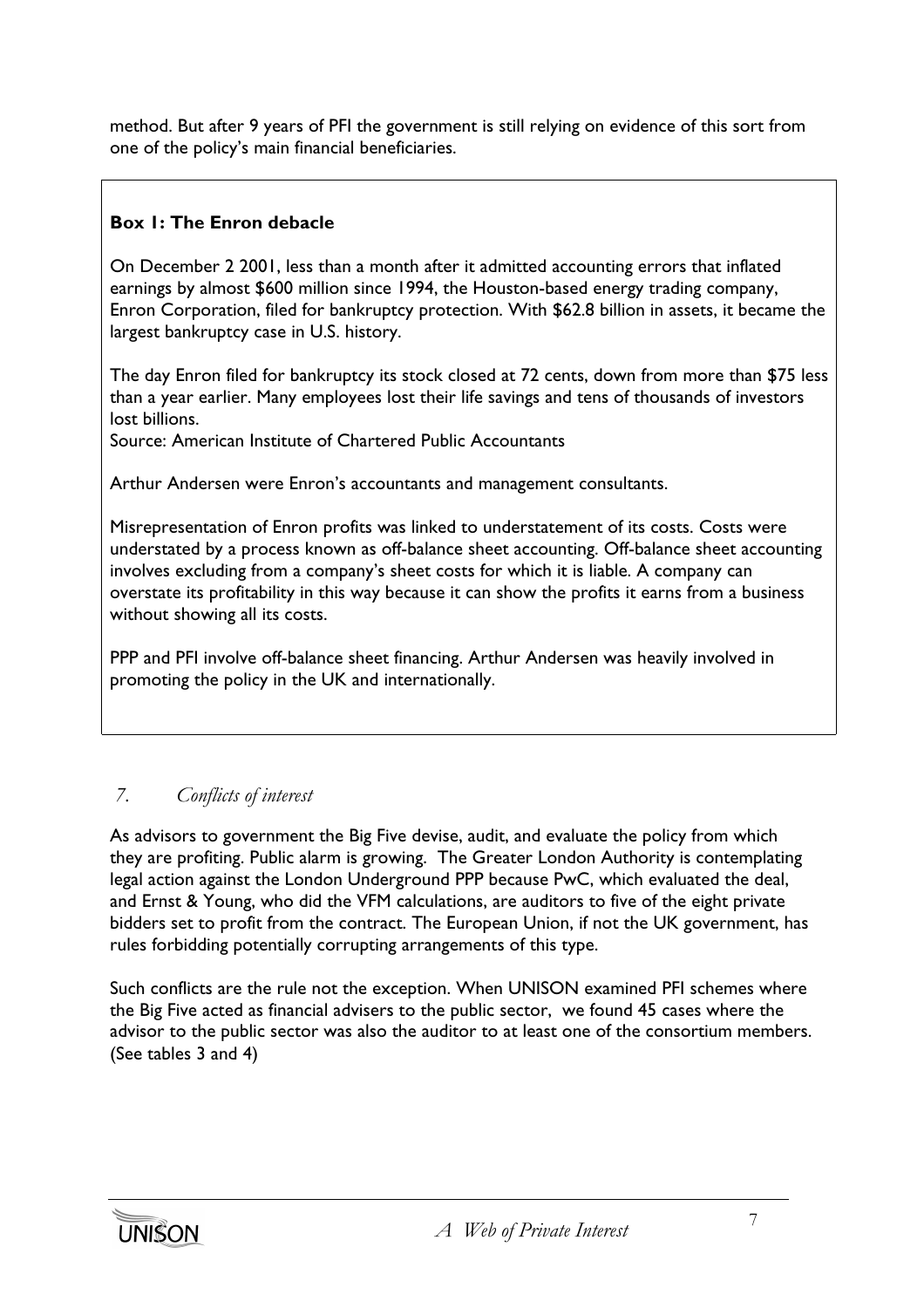| <b>AUDITOR</b>           | <b>COMPANY</b>                                                |
|--------------------------|---------------------------------------------------------------|
| I PricewaterhouseCoopers | Sodexho Holdings Ltd; WS Atkins plc;                          |
| 2KPMG                    | Amec plc; Carillion plc; John Laing plc; John Mowlem & Co plc |
| 3 Deloitte & Touche      | Taylor Woodrow plc; Interserve plc                            |
|                          | ISS UK Ltd; Serco Group plc                                   |
| 4Ernst & Young           | Jarvis plc                                                    |
| 5 Arthur Andersen        | <b>Ecovert Group Ltd</b>                                      |

#### **Table 3 : Big Five as Auditors to 12 Major PFI companies**

Source: Company Annual Reports

#### **Box 2 : Enron's "smoke and mirrors"**

*"If any part of British society should be embarrassed by Enron it is the one that is most partial to a similar kind of financial smoke and mirrors – not the business community but the Government.*

*"Enron degenerated into what looks suspiciously like fraud in its later years but there was no suggestion of wrongdoing or evil intent when it first started to use off-balance sheet vehicles, just as there is no suggestion of illegality in what the British Government is doing now. Enron's initial purpose was simply to flatter its reported figures – to show the accounts without some of the heavy costs associated with various activities, while still appearing to enjoy the benefits of those same activities."*

Anthony Hilton. The Evening Standard, March 11, 2002

#### *8. Conclusion*

In Europe and the US accountancy is coming under growing criticism from regulators for acting against the public interest. Exercising regulators' minds is the changed structure of the accountancy industry. The industry now derives as much profit from management consultancy as it does from auditing. But accountancy firms' reputation for fair-dealing is based on their auditing services alone. Regulators' fear is that with auditing taking a back seat accountancy firms are losing their independence.

In the UK, such conflict of interest is endemic in the PFI industry. The web of private interest that joins public policy, management consultants, accountants, and the privatisation industry extends across the whole of PFI and PPP. We have to go back to the eighteenth century to find a system that in its essentials pays so little regard to standards of public administration.

There is an urgent need for an enquiry to establish the full extent of the problem and to produce remedies that meet the grave concerns raised in this report.

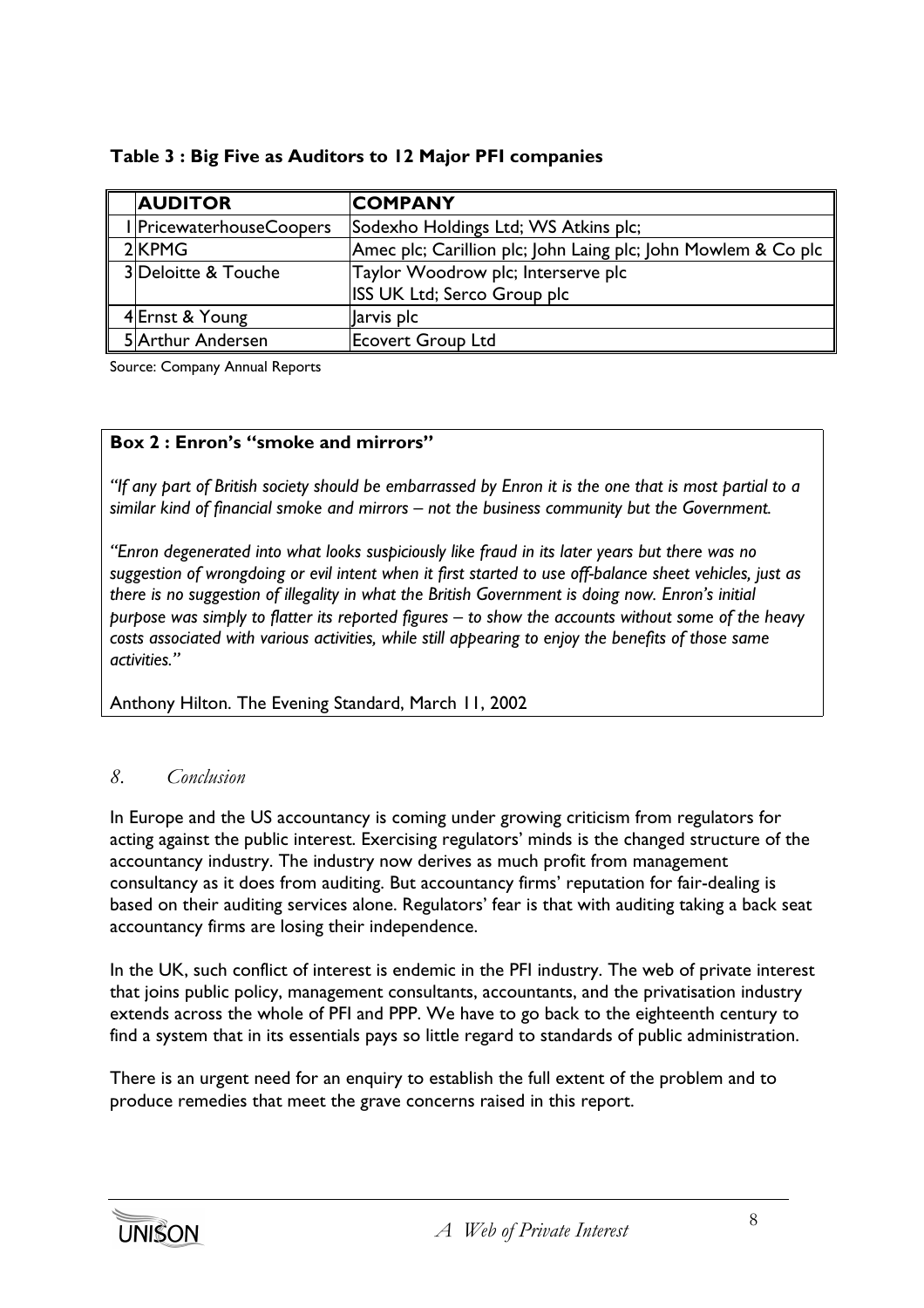## **Table 4: PFI/PPP Projects where the Big Five act as financial advisers and as auditors**

| <b>Project</b>                   | <b>Financial</b>         | <b>Project</b> | <b>Contractor</b> | <b>Status</b> | <b>Auditor</b>    |
|----------------------------------|--------------------------|----------------|-------------------|---------------|-------------------|
|                                  | <b>Adviser to</b>        | stage          |                   | on            |                   |
|                                  | public sector            |                |                   | project       |                   |
| Sheffield City Council -         | Deloitte & Touche        | Signed         | Interserve plc    | Contractor    | Deloitte & Touche |
| Schools                          |                          |                |                   |               |                   |
| Inland Revenue/ HM Customs       | Deloitte & Touche        | Signed         | <b>ISS UK Ltd</b> | Shortlisted   | Deloitte & Touche |
| and Excise Serviced              |                          |                |                   | bidder        |                   |
| Accommodation (STEPS)            |                          |                |                   |               |                   |
| LB of Richmond Upon Thames       | Ernst & Young            | Preferred      | Jarvis plc        | Contractor    | Ernst & Young     |
| - Schools Project                |                          | Partner        |                   |               |                   |
| University College London -      | Ernst & Young            | Signed         | Jarvis plc        | Consortium    | Ernst & Young     |
| Cruciform                        |                          |                |                   | member        |                   |
| Defence Housing Executive -      | <b>KPMG PPP Advisory</b> | Signed         | John Mowlem       | Bidder        | <b>KPMG</b>       |
| <b>Serviced Families</b>         | Services                 |                |                   |               |                   |
| Accommodation                    |                          |                |                   |               |                   |
| A92 Dundee - Arboarth            | <b>KPMG PPP Advisory</b> | Shortlist      | John Mowlem       | Shortlisted   | <b>KPMG</b>       |
|                                  | Services                 |                |                   | bidder        |                   |
| Ceredigion CC - Penweddig        | <b>KPMG PPP Advisory</b> | Signed         | John Mowlem       | Consortium    | <b>KPMG</b>       |
| School                           | Services                 |                |                   | member        |                   |
| Oxford Radcliffe Hospitals NHS   | <b>KPMG PPP Advisory</b> | Shortlist      | John Mowlem       | Shortlisted   | <b>KPMG</b>       |
| Trust - Radcliffe Infirmary      | Services                 |                |                   | bidder        |                   |
|                                  |                          |                |                   |               |                   |
| A13 Thames Gateway               | <b>KPMG PPP Advisory</b> | Signed         | John Laing        | Shortlisted   | <b>KPMG</b>       |
|                                  | Services                 |                |                   | <b>Bidder</b> |                   |
| A13 Thames Gateway               | <b>KPMG PPP Advisory</b> | Signed         | Amec              | Consortium    | <b>KPMG</b>       |
|                                  | Services                 |                |                   | member        |                   |
| Newport CBC - Southern           | <b>KPMG PPP Advisory</b> | Signed         | John Laing        | Shortlisted   | <b>KPMG</b>       |
| Distributor Road (SDR)           | Services                 |                |                   | bidder        |                   |
| Newport CBC - Southern           | <b>KPMG PPP Advisory</b> | Signed         | Amec              | Shortlisted   | <b>KPMG</b>       |
| Distributor Road (SDR)           | Services                 |                |                   | bidder        |                   |
| Newport CBC - Southern           | <b>KPMG PPP Advisory</b> | Signed         | Carrillion        | Shortlisted   | <b>KPMG</b>       |
| Distributor Road (SDR)           | Services                 |                |                   | bidder        |                   |
| University Hospitals Coventry    | <b>KPMG PPP Advisory</b> | Preferred      | John Laing        | Shortlisted   | <b>KPMG</b>       |
| and Warwickshire NHS Trust -     | Services                 | Partner        |                   | bidder        |                   |
| New Hospital                     |                          |                |                   |               |                   |
| West Middlesex University        | <b>KPMG PPP Advisory</b> | Signed         | John Laing        | Shortlisted   | <b>KPMG</b>       |
| <b>Hospital NHS Trust</b>        | Services                 |                |                   | bidder        |                   |
| <b>West Middlesex University</b> | <b>KPMG PPP Advisory</b> | Signed         | Amec              | Pre qualified | <b>KPMG</b>       |
| <b>Hospital NHS Trust</b>        | Services                 |                |                   | bidder        |                   |
| North Staffordshire Combined     | <b>KPMG PPP Advisory</b> | Signed         | Carrillion        | Consortium    | <b>KPMG</b>       |
| Healthcare NHS Trust -           | Services                 |                |                   | member        |                   |
| Reprovision of Mental Health     |                          |                |                   |               |                   |
| Facilities                       |                          |                |                   |               |                   |
| Secure Training Centre -         | <b>KPMG PPP Advisory</b> | Signed         | Carrillion        | Consortium    | <b>KPMG</b>       |
| Cookham Wood/Medway              | Services                 |                |                   | member        |                   |

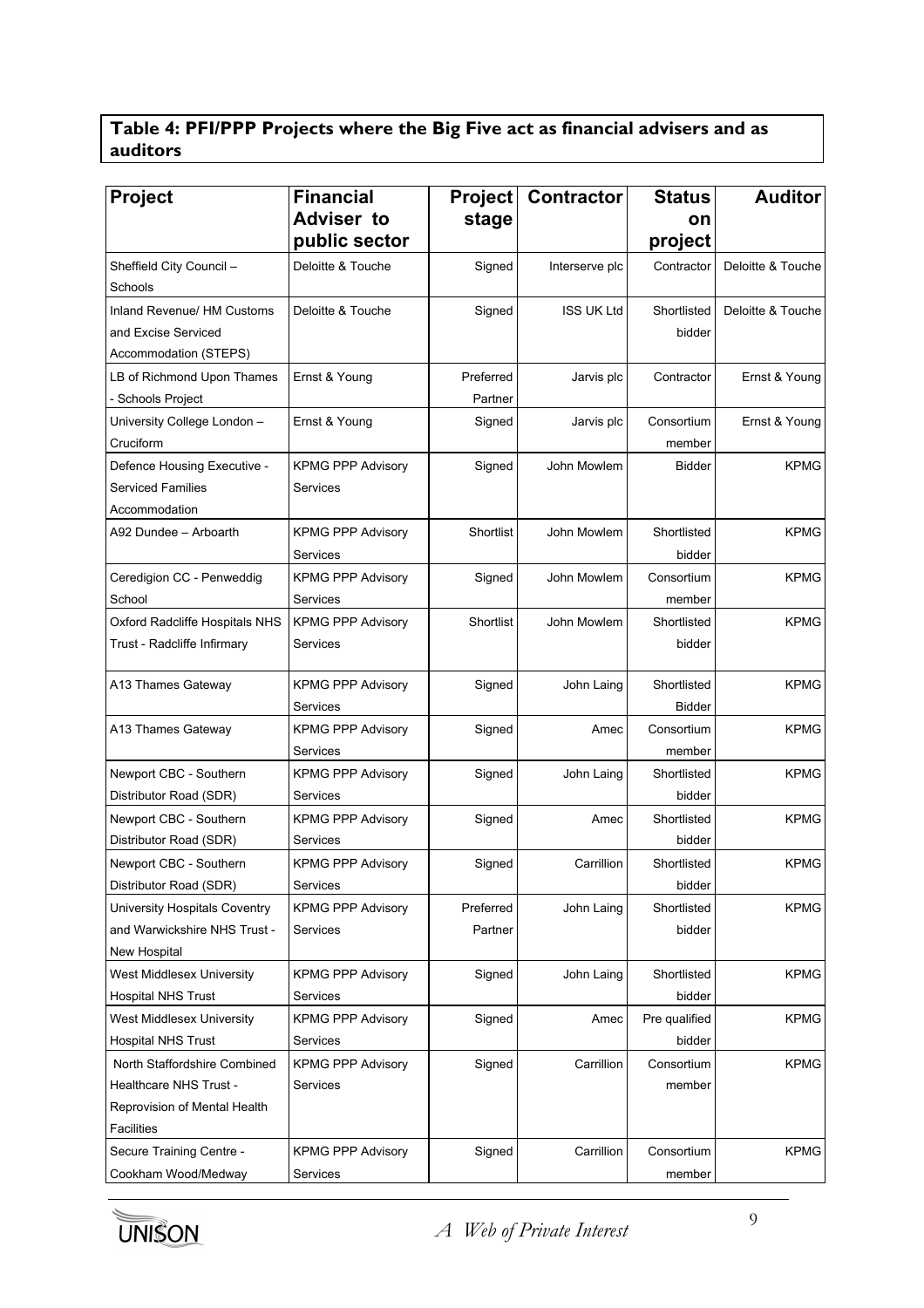| South West London<br>Community NHS Trust - Queen                                         | <b>KPMG PPP Advisory</b><br>Services | On hold                                        | Carrillion       | Shortlisted<br>bidder | <b>KPMG</b> |
|------------------------------------------------------------------------------------------|--------------------------------------|------------------------------------------------|------------------|-----------------------|-------------|
| Mary's Hospital<br>University Hospitals Coventry                                         | <b>KPMG PPP Advisory</b>             | Preferred                                      | Carrillion       | Shortlisted           | <b>KPMG</b> |
| and Warwickshire NHS Trust -<br>New Hospital                                             | Services                             | Partner                                        |                  | bidder                |             |
| University of Hertfordshire -<br>Accommodation and Sports<br><b>Facilities</b>           | <b>KPMG PPP Advisory</b><br>Services | Signed                                         | Carrillion       | Consortium<br>member  | <b>KPMG</b> |
| Calderdale & Huddersfield<br>Healthcare NHS Trust - Halifax<br>General Hospital          | PwC                                  | Signed                                         | Sodexho Holdings | Consortium<br>member  | PwC         |
| Central Manchester & Manchester<br>Children's University Hospitals<br><b>NHS Trust</b>   | PwC                                  | Pre-<br>Qualification /<br><b>Bidder Stage</b> | Sodexho Holdings | Shortlisted<br>bidder | PwC         |
| Fazakerley Prison/ HMP Altcourse                                                         | PwC                                  | Signed                                         | Sodexho Holdings | Shortlisted<br>bidder | PwC         |
| The Royal Logistic Corps                                                                 | PwC                                  | Shortlist                                      | Sodexho Holdings | Shortlisted<br>bidder | PwC         |
| Wirral Metropolitan Borough<br>Council - schools                                         | PwC                                  | Signed                                         | Sodexho Holdings | Consortium<br>member  | PwC         |
| A92 Dundee - Arboarth                                                                    | PwC                                  | Shortlist                                      | <b>WS Atkins</b> | Shortlisted<br>bidder | PwC         |
| Ayrshire & Arran Community<br><b>Health Trust - Cumnock</b><br>Community Hospital        | PwC                                  | Signed                                         | <b>WS Atkins</b> | Consortium<br>member  | PwC         |
| <b>Bridgend Prison</b>                                                                   | <b>PwC</b>                           | Signed                                         | <b>WS Atkins</b> | Consortium<br>member  | PwC         |
| Cornwall County Council -<br>Schools                                                     | PwC                                  | Signed                                         | <b>WS Atkins</b> | Consortium<br>member  | PwC         |
| Dept of Education (NI) - Belfast<br>Institute of Further & Higher<br>Education           | PwC                                  | Signed                                         | W S Atkins       | Consortium<br>member  | PwC         |
| Dept of Education (NI) - North<br>West Institute of Further &<br><b>Higher Education</b> | PwC                                  | Signed                                         | <b>WS Atkins</b> | Consortium<br>member  | PwC         |
| Doncaster & South Humber<br>Healthcare NHS Trust - Mental<br><b>Health Facilities</b>    | PwC                                  | Signed                                         | <b>WS Atkins</b> | Shortlisted<br>bidder | PwC         |
| East Renfrewshire Council -<br>M77/Glasgow South Orbital<br>Road                         | PwC                                  | Shortlist                                      | <b>WS Atkins</b> | Shortlisted<br>bidder | PwC         |
| East Riding of Yorkshire<br>Council - East Riding Grouped<br>Schools                     | PwC                                  | Signed                                         | <b>WS Atkins</b> | Shortlisted<br>bidder | PwC         |